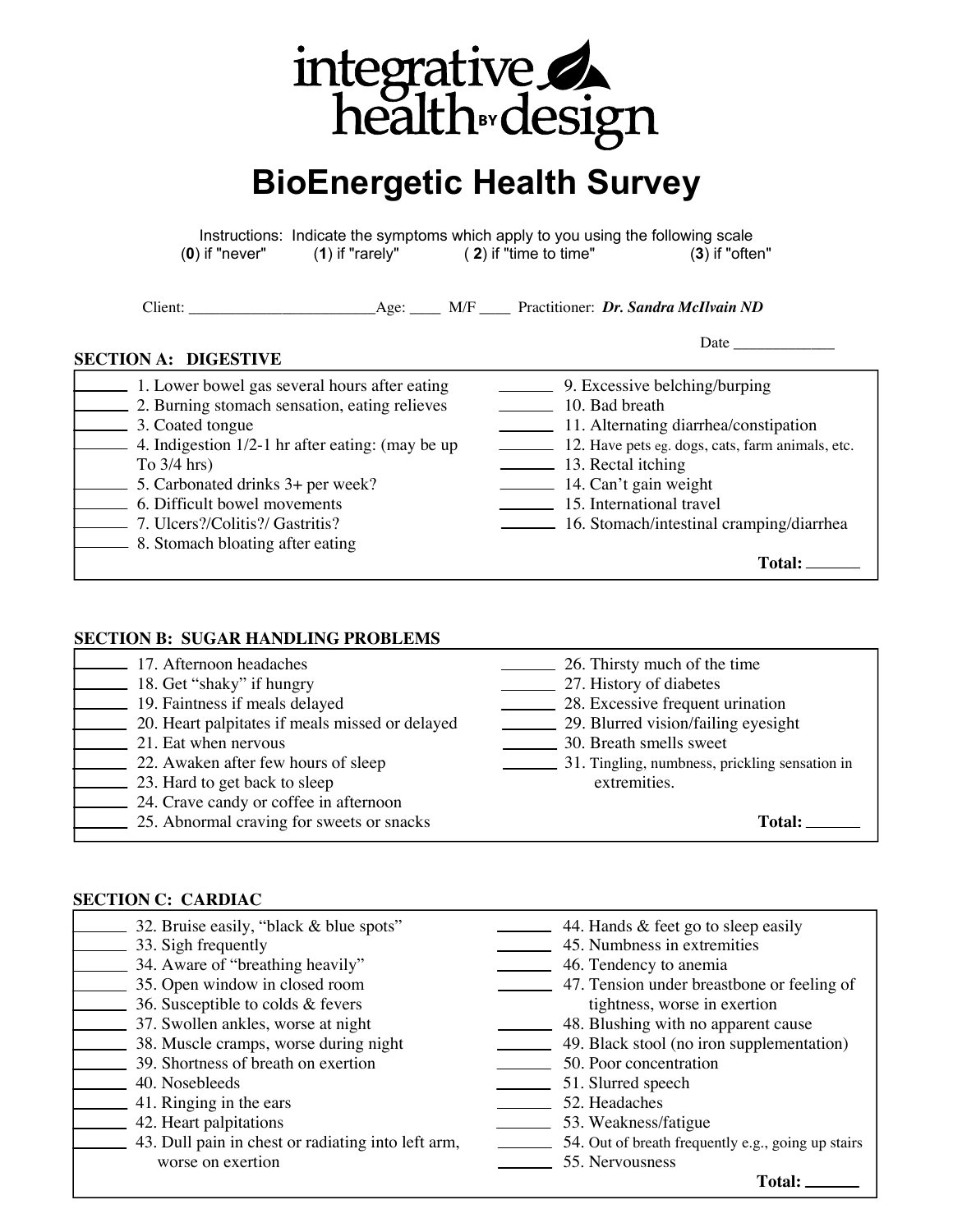# **SECTION D: LIVER & GALL BLADDER**

| 56. Pain under right side of rib cage         | 66. Laxatives used often                          |
|-----------------------------------------------|---------------------------------------------------|
| 57. Frequent skin rashes                      | 67. History of gall bladder attacks or gallstones |
| 58. Bitter metallic taste in mouth in morning | 68. History of hepatitis                          |
| 59. Bowel movements painful and difficult     | 69. History of jaundice                           |
| 60. Low energy, weakness, exhaustion          | 70. Sneezing attacks                              |
| 61. Upset from greasy/fatty foods             | 71. Itchy skin, worse at night                    |
| 62. Bruises easily                            | 72. Dry flaky skin, hair                          |
| 63. Frequent headaches                        | 73. General feeling of poor health                |
| 64. Stools light coloured                     | 74. Aching muscles                                |
| 65. Pain between shoulder blades              | 75. Swollen feet and/or legs                      |
|                                               |                                                   |
|                                               | <b>Total:</b>                                     |
|                                               |                                                   |

# **SECTION E: THYROID**

| 76. Impaired hearing                           | 86. Slow pulse, below 65         |
|------------------------------------------------|----------------------------------|
| 77. Decrease in appetite                       | 87. Cold hands and feet          |
| 78. Ringing in ears                            | 88. Gains weight easily          |
| 79. Constipation                               | 89. Weight gain around hips      |
| 80. Puffy hands/face                           | 90. Outer third eyebrow thinning |
| 81. Tired/sluggish                             | 91. "Emotional"                  |
| 82. Miscarriages                               | 92. Flush easily                 |
| 83. Infertility                                | 93. Night sweats                 |
| 84. Mental sluggishness/forgetfulness          | 94. Hair loss                    |
| 85. Headache upon rising; wears off during day |                                  |
|                                                | Total                            |

# **SECTION F: BONE DEVELOPMENT/MINERALS, ETC.**

| 95. Hip and joint pain<br>96. Receding gums and/or dental cavities<br>97. Tendency towards slouching/weak | 98. Bone loss/osteoporosis in family<br>99. Crunching, creaking joints |
|-----------------------------------------------------------------------------------------------------------|------------------------------------------------------------------------|
|                                                                                                           | Total:                                                                 |

# **SECTION G: ENVIRONMENTAL**

| 100. Exposure to fumes e.g., paint, salon, car | 104. Skin disorders e.g., psoriasis, eczema etc. |
|------------------------------------------------|--------------------------------------------------|
| 101. Use pesticides on garden                  | 105. Loss of hair                                |
| 102. Live near power lines/high tension wires  | 106. Hormone disorders                           |
| 103. Have mercury amalgams (silver) in mouth   | 107. History of cancer/personal or familial      |
|                                                | Total:                                           |

# **SECTION H: MUSCLE AND LIGAMENT**

| 108. Muscle aches, stiffness, cramping and pains<br>109. Chiropractic adjustments don't hold<br>110. Whiplash and/or ligamental trauma/strain | 111. Fatigue, sluggishness<br>112. Upper or lower back pain<br>113. Stiff neck and shoulders<br>$\mathcal{L}^{\text{max}}_{\text{max}}$ , and $\mathcal{L}^{\text{max}}_{\text{max}}$ |
|-----------------------------------------------------------------------------------------------------------------------------------------------|---------------------------------------------------------------------------------------------------------------------------------------------------------------------------------------|
|                                                                                                                                               | $\mathbf{T}$ otal $\cdot$                                                                                                                                                             |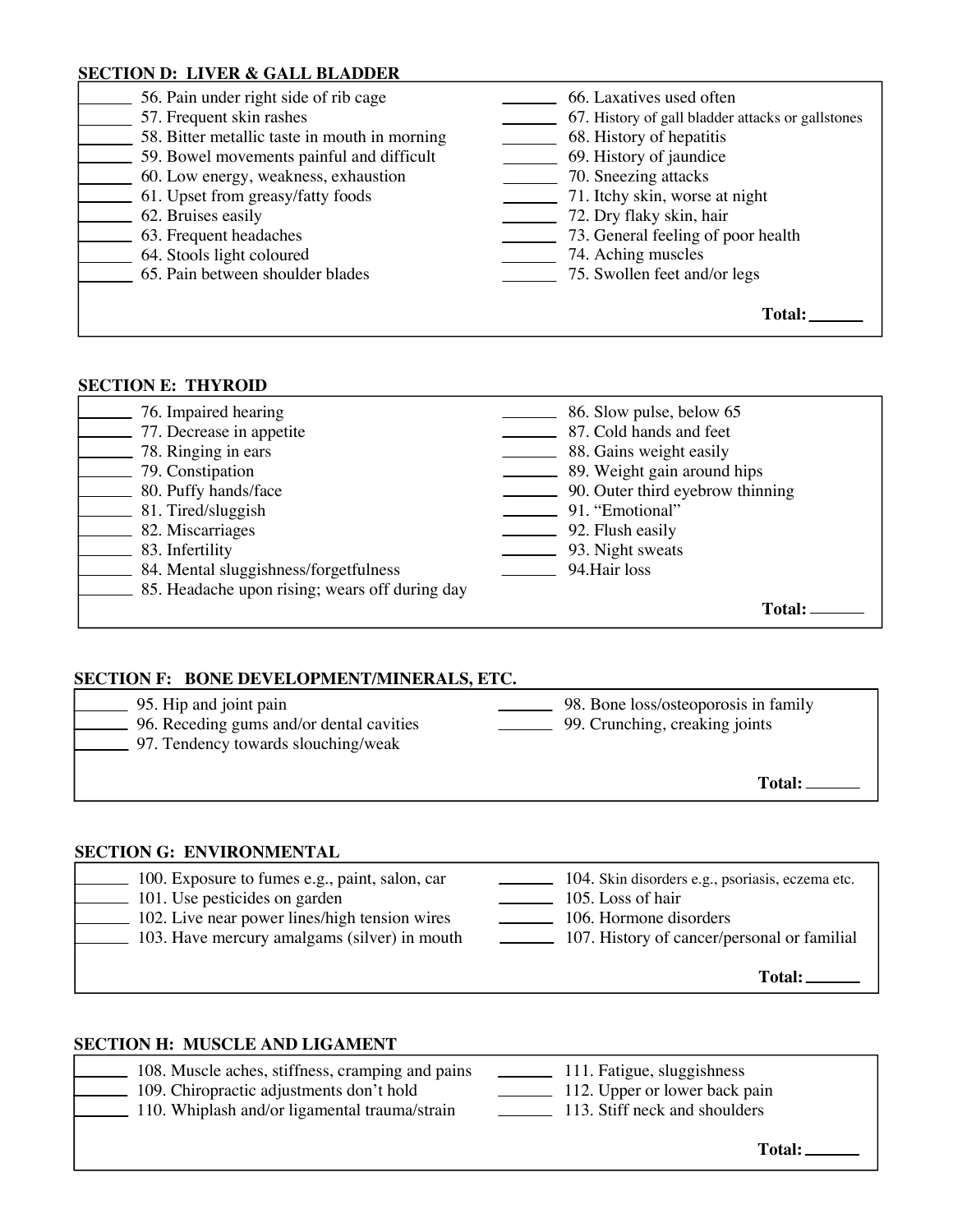# **SECTION I: ADRENAL**

| 114. Low blood pressure           | 125. Feeling unrefreshed upon awakening |
|-----------------------------------|-----------------------------------------|
| 115. Chronic fatigue              | 126. Allergies                          |
| 116. Low energy, lack of stamina  | 127. Exhaustion - muscular & nervous    |
| 117. General malaise, unhappiness | 128. Respiratory disorders              |
| 118. Tendency to hives            | 129. Swollen ankles                     |
| 119. Arthritic tendency           | 130. Dizzy when stand up "too fast"     |
| 120. Excessive perspiration       | 131. Decreasing appetite                |
| 121. Colds/flu often              | 132. Irritable                          |
| 122. Weakness after illness       | 133. Bright lights irritate             |
| 123. Dark circles under the eyes  |                                         |
| 124. Crave salty foods            |                                         |
|                                   | <b>Total:</b>                           |
|                                   |                                         |

# **SECTION J: FEMALE & MALE**

| <b>Female Only</b>                        | <b>Male Only</b>                            |
|-------------------------------------------|---------------------------------------------|
| 134. Painful menses                       | 146. Tired too easily                       |
| 135. Premenstrual tension                 | 147. Urination difficult                    |
| 136. Very easily fatigued                 | 148. Night urination frequent               |
| 137. Depressed feeling                    | 149. Pain on inside of legs or heel         |
| 138. Menstruation excessive and prolonged | 150. Feeling of incomplete bowel evacuation |
| 139. Painful breasts (monthly)            | 151. Prostrate trouble                      |
| 140. Lumpy breasts/worst at menses        | 152. Leg nervous at night                   |
| 141. Have taken birth control pills       | 153. Diminished sex drive                   |
| 142. Menopause, hot flashes, etc.         |                                             |
| 143. Menses scanty or irregular           | <b>Female Total</b>                         |
| 144. Acne, worse at menses                |                                             |
| 145. Vaginal discharge/yeast, etc.        | <b>Male Total</b>                           |

#### **SECTION K: LUNG**

| 154. Chronic cough              | 163. Bronchitis (frequent)      |
|---------------------------------|---------------------------------|
| 155. Pain around ribs           | 164. Infections settle in lungs |
| 156. Shortness of breath        | 165. Sensitive to smog          |
| 157. Chest pain                 | 166. Asthma                     |
| 158. Difficulty breathing       | 167. Wheezing                   |
| 159. Post nasal drip            | 168. Smoker                     |
| 160. Sinus and nasal congestion | 169. Chronic lung congestions   |
| 161. Coughing up phlegm         | 170. Breathes through mouth     |
| 162. Coughing up blood          | 171. Shallow breather           |
|                                 |                                 |
|                                 | <b>Total</b>                    |

#### **SECTION L: IMMUNE**

| 172. Throat infections                               | 180. Cough with mucus                 |
|------------------------------------------------------|---------------------------------------|
| 173. Poor wound healing                              | 181. Swollen tongue                   |
| 174. Slow to recover from colds or flu               | 182. Dark areas under the eyes/cheeks |
| 175. Gets boils or sties                             | 183. Sore throat                      |
| 176. Swollen lymph glands                            | 184. Post nasal drip                  |
| $\boxed{\phantom{1}}$ 177. Catch colds or flu easily | 185. Ear aches and infections         |
| 178. Bumpy skin on arms                              | 186. Herpes/cold sores                |
| 179. Inflamed or bleeding gums                       |                                       |

**Total:**